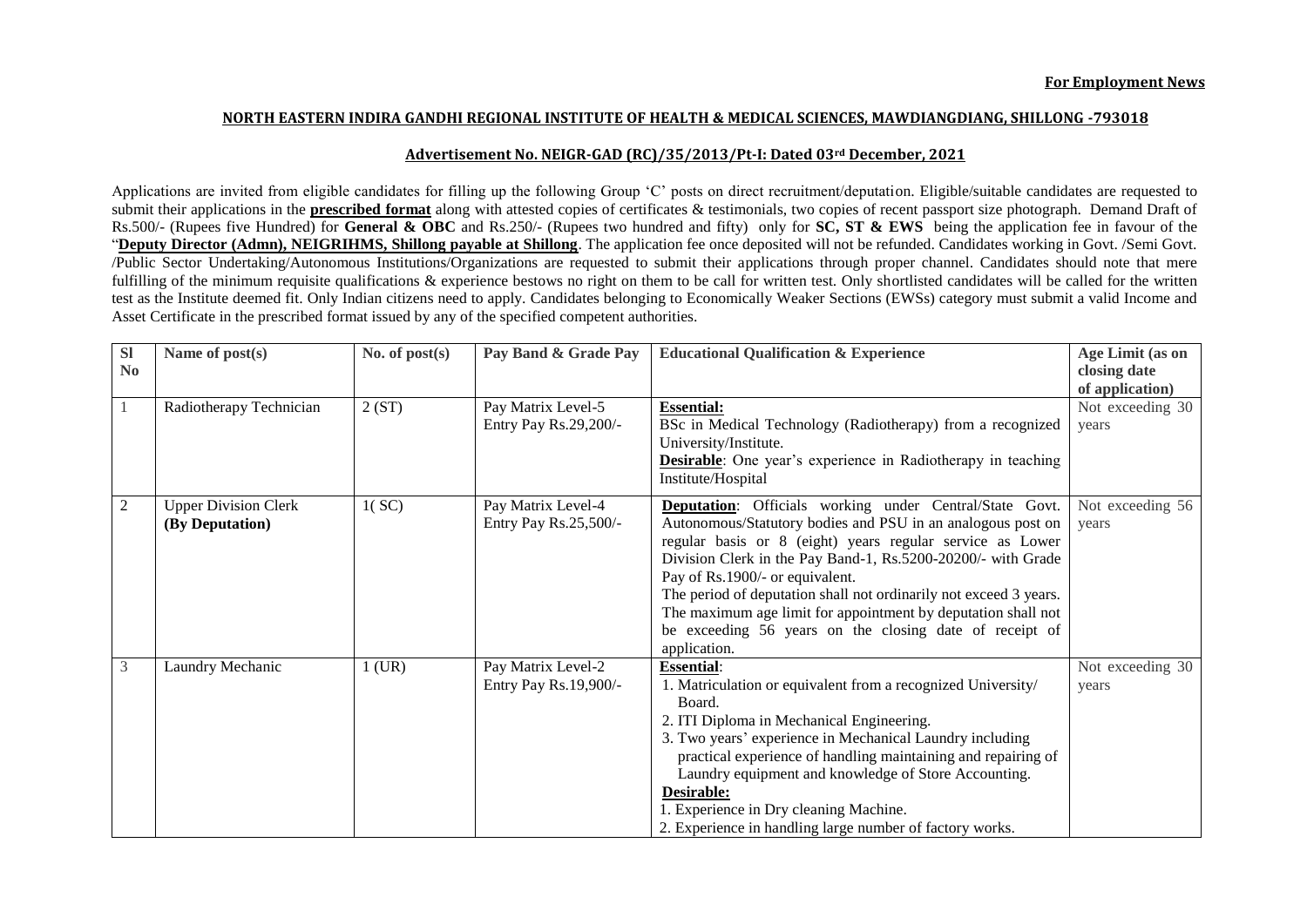| <b>SI</b><br>N <sub>0</sub> | Name of $post(s)$           | No. of $post(s)$ | Pay Band & Grade Pay                        | <b>Educational Qualification &amp; Experience</b>                                                                                                                                                                                                                              | Age Limit (as on<br>closing date<br>of application) |
|-----------------------------|-----------------------------|------------------|---------------------------------------------|--------------------------------------------------------------------------------------------------------------------------------------------------------------------------------------------------------------------------------------------------------------------------------|-----------------------------------------------------|
|                             | <b>Lower Division Clerk</b> | $2$ (UR)         | Pay Matrix Level-2<br>Entry Pay Rs.19,900/- | <b>Essential:</b><br>$1.12th$ Class or equivalent qualification from a recognized<br>Board or University.<br>2. A typing speed of 35 words per minutes in English on<br>Computer.<br>NB: 35 wpm correspond to 10,500 KDPH in an average of 5<br>key depressions for each word. | Not exceeding 30<br>years                           |

**Abbreviation Use:** UR-Unreserved, ST – Scheduled Tribe, OBC- Other Backward Class, EWS- Economically Weaker Sections.

## **General Information:**

- 1. Upper age limit is relaxable for Govt. servants' upto 5 years in accordance with the instructions or orders issued by the Govt. of India.
- 2. Relaxation of upper age limit for SC/ST/OBC/Ex-Serviceman/Handicapped/candidates will also be allowed as per Govt. Rules, where reservations of posts are advertised and meant for these categories only.
- 3. Reservation for STs/SCs/OBCs and EWSs will be as per Govt. of India norms.
- 4. Persons who are not covered under the scheme of reservation for SCs, STs and OBCs and whose family has gross annual income below Rs.8.00 lakh (Rupees eight lakh only) are to be identified as EWS for benefit of reservation. Reservation under Economically Weaker Sections (EWSs) can be availed upon production of Income and Asset certificate issued by a Competent Authority**.** The Income and Asset Certificate issued by any one of the following competent authorities in the prescribed format shall only be accepted as proof of candidate's claim as belonging to EWS:-
	- (i) District Magistrate/Addl. District Magistrate/Collector/Deputy Commissioner/Addl. Deputy Commissioner/1st Class Stipendiary Magistrate/Sub-Divisional Magistrate/Taluka Magistrate/Executive Magistrate/Extra Assistant Commissioner.
	- (ii) Chief Presidency Magistrate/Addl. Chief Presidency Magistrate/Presidency Magistrate.
	- (iii) Revenue Officer not below the rank of Tehsildar and
- 5. Persons working under Central/State Government/Public Sector Undertakings/Autonomous organization should submit their applications through proper channel. They may, however, send an advance copy of the application along with enclosures which should reach before the prescribed last date.
- 6. The decision of the Institute as to eligibility or otherwise of a candidate will be final.
- 7. The applicants, who do not have requisite qualifications up to the last date for submission of applications, will not be considered.
- 8. Canvassing of any kind will be a disqualification.
- 9. In case response to the post is large in number screening will be restricted to those with higher percentage of marks.
- 10.Incomplete applications will not be considered.
- 11.Mere fulfilling the minimum educational qualification and experience doesn't bestow right to a candidate to be called for test/interview.
- 12.Institute reserves the right to reject or accept any candidature without assigning any reason thereof.
- 13. Due to dearth of quarters, the institute is not in a position to provide quarters to selected candidates. If quarters are not provided the officer will be entitled to House Rent Allowances (HRA) as per prescribed rules.